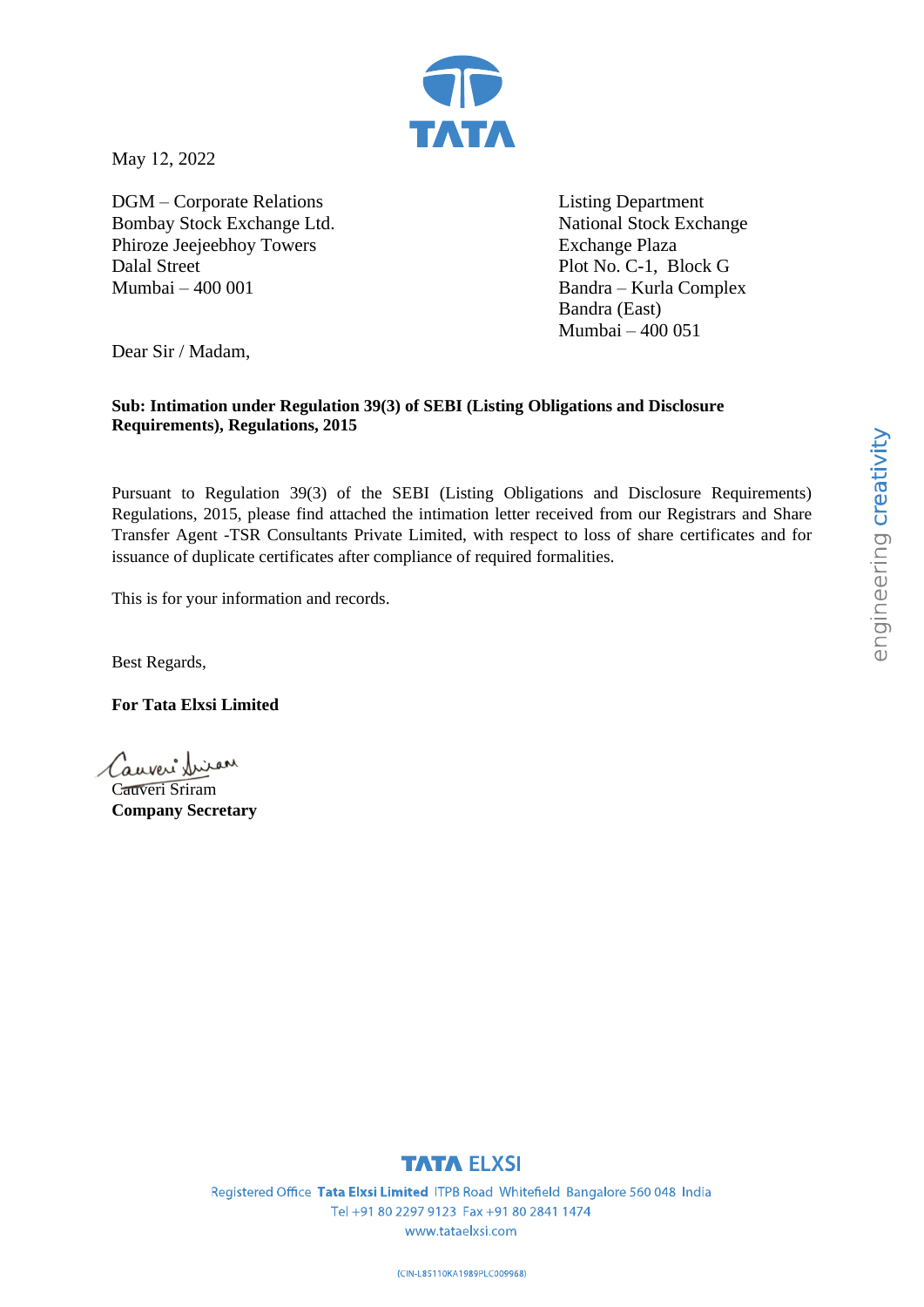

**National Stock Exchange of India Ltd. Date :-11/05/2022 Exchange Plaza Plot No.c-1, G-Block IFB Centre Bandra-Kurla Complex Bandra (East), Mumbai 400051 Maharashtra India**

Dear Sir[s]/Madam,

UNIT : Tata Elxsi Ltd RE : LOSS OF SHARE CERTIFICATES.

We have to advise you to place the appended Notice regarding loss of Certificate[s] for attention of the Members of the Exchange, with instructions that they communicate to us immediately if they are in a position to give us information relating to any transaction or whereabouts of the original certificate[s].

**Attn : The Secretary of Stock Exchange**

**TSR CONSULTANTS PRIVATE LIMITED** (Subsidiary of Link Intime India Private Limited) C-101, 1st Floor, 247 Park, Lal Bahadur Shastri Marg, Vikhroli (West), Mumbai - 400083 CIN - U74999MH2018PTC307859Tel.: +91 22 6656 8484 Fax : +91 22 6656 8494 E-mail [: csg-unit@tcplindia.co.in](mailto:csg-unit@tcplindia.co.in) Website : www. [https://www.tcplindia.co.in](http://www.tsrdarashaw.com/)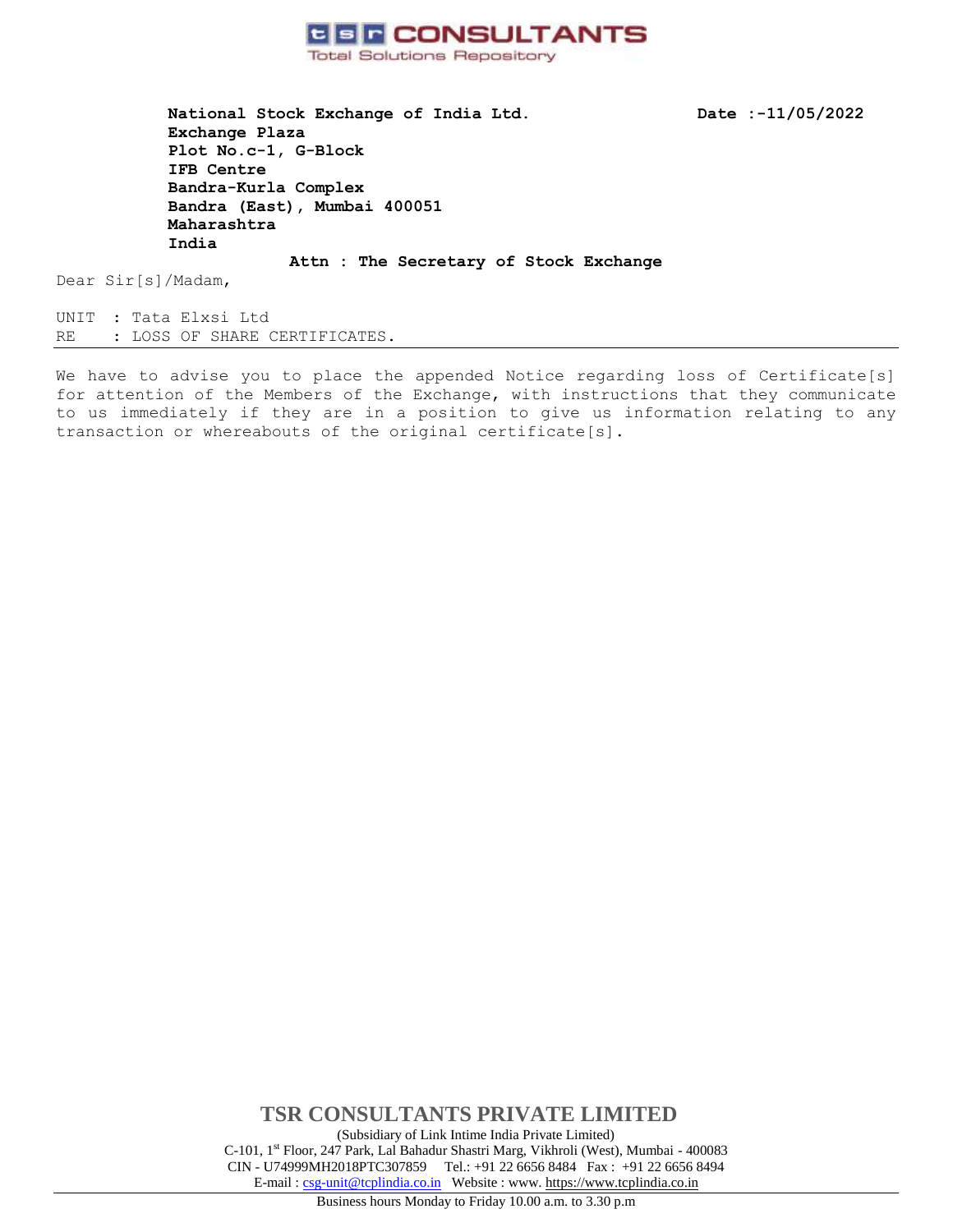# **CER CONSULTANTS**

**Total Solutions Repository** 

#### **NOTICE Tata Elxsi Ltd Regd. Off : ITPB ROAD, WHITEFIELD BANGALORE KARNATAKA 560048**

NOTICE is hereby given that the certificate[s] for the under mentioned securities of the Company has / have been lost / mislaid and holder[s] of the said securities has/have applied to the Company to issue duplicate certificate[s]. Any person who has a claim in respect of the said securities should lodge such claim with the Company at the Registered Office, within 15 days from this date, else the Company will proceed to issue duplicate certificate[s] without further intimation.

| Folio No.  | Name of the holders (Inc. Joint Holders) | Shares of Rs.  | Certificate | Distinctive Nos. |
|------------|------------------------------------------|----------------|-------------|------------------|
|            |                                          | $10.00/-$ each | No.         |                  |
| EXM0000097 | <b>MALAVIKA MUNSHI</b>                   | 1000           | B243950     | 31779892-        |
|            |                                          |                |             | 31780891         |
| EXR0014067 | RAJU MANGALDAS SHAH, PRITY               | 100            | 5037        | 6472011-         |
|            | RAJU SHAH                                |                |             | 6472110          |

**Date :- 11/05/2022 Place :- Mumbai**

> **TSR CONSULTANTS PRIVATE LIMITED** (Subsidiary of Link Intime India Private Limited) C-101, 1st Floor, 247 Park, Lal Bahadur Shastri Marg, Vikhroli (West), Mumbai - 400083 CIN - U74999MH2018PTC307859Tel.: +91 22 6656 8484 Fax : +91 22 6656 8494 E-mail [: csg-unit@tcplindia.co.in](mailto:csg-unit@tcplindia.co.in) Website : www. [https://www.tcplindia.co.in](http://www.tsrdarashaw.com/)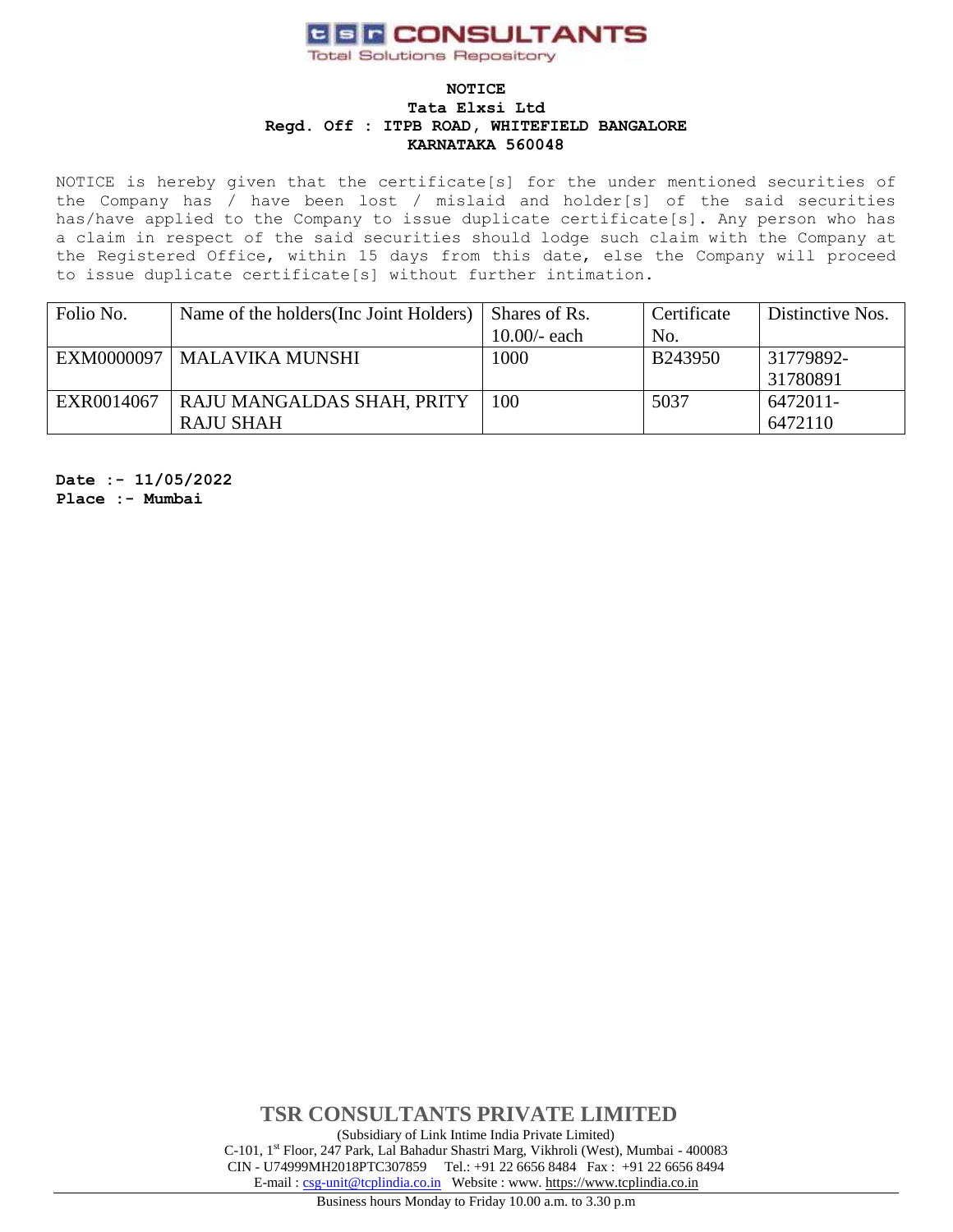

**Total Solutions Repository** 

**BSE LIMITED Date :- 11/05/2022 PHIROZE JEEJEEBHOY TOWERS DALAL STREET FORT MUMBAI MAHARASHTRA INDIA 400001** 

**Attn : The Secretary of Stock Exchange**

Dear Sir[s]/Madam,

UNIT : Tata Elxsi Ltd RE : LOSS OF SHARE CERTIFICATES.

We have to advise you to put the appended Notice regarding loss of Certificate[s] for attention of the Members of the Exchange, with instructions that they communicate to us immediately if they are in a position to give us information relating to any transaction or whereabouts of the original certificate[s].

> **TSR CONSULTANTS PRIVATE LIMITED** (Subsidiary of Link Intime India Private Limited) C-101, 1st Floor, 247 Park, Lal Bahadur Shastri Marg, Vikhroli (West), Mumbai - 400083 CIN - U74999MH2018PTC307859Tel.: +91 22 6656 8484 Fax : +91 22 6656 8494 E-mail [: csg-unit@tcplindia.co.in](mailto:csg-unit@tcplindia.co.in) Website : www. [https://www.tcplindia.co.in](http://www.tsrdarashaw.com/)